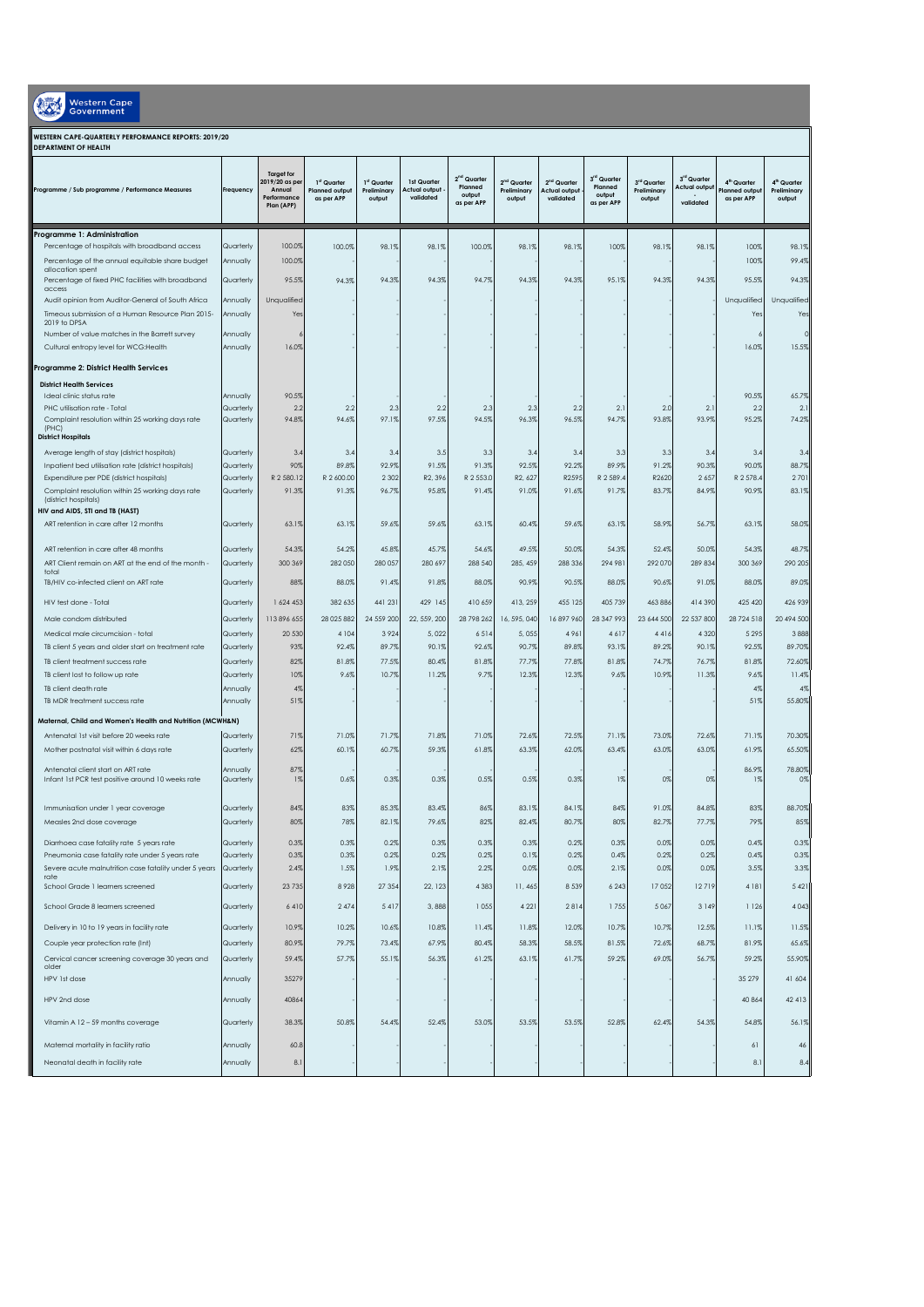| Programme / Sub programme / Performance Measures                                            | Frequency | <b>Target for</b><br>2019/20 as pe<br>Annual<br>Performance<br>Plan (APP) | 1st Quarter<br><b>Planned output</b><br>as per APP | 1st Quarter<br>Preliminary<br>output | 1st Quarter<br>Actual output<br>validated | 2 <sup>nd</sup> Quarter<br>Planned<br>output<br>as per APP | 2 <sup>nd</sup> Quarter<br>Preliminary<br>output | 2 <sup>nd</sup> Quarter<br><b>Actual output</b><br>validated | 3 <sup>rd</sup> Quarter<br>Planned<br>output<br>as per APP | 3 <sup>rd</sup> Quarter<br>Preliminary<br>output | 3 <sup>rd</sup> Quarter<br><b>Actual outpu</b><br>validated | 4 <sup>th</sup> Quarter<br>lanned output<br>as per APP | 4 <sup>th</sup> Quarter<br>Preliminary<br>output |
|---------------------------------------------------------------------------------------------|-----------|---------------------------------------------------------------------------|----------------------------------------------------|--------------------------------------|-------------------------------------------|------------------------------------------------------------|--------------------------------------------------|--------------------------------------------------------------|------------------------------------------------------------|--------------------------------------------------|-------------------------------------------------------------|--------------------------------------------------------|--------------------------------------------------|
| Programme 3: Emergency Medical Services                                                     |           |                                                                           |                                                    |                                      |                                           |                                                            |                                                  |                                                              |                                                            |                                                  |                                                             |                                                        |                                                  |
| <b>Emergency Medical Services</b>                                                           |           |                                                                           |                                                    |                                      |                                           |                                                            |                                                  |                                                              |                                                            |                                                  |                                                             |                                                        |                                                  |
| Number of WCG: Health operational ambulances<br>registered and licensed                     | Annually  | 249                                                                       |                                                    |                                      |                                           |                                                            |                                                  |                                                              |                                                            |                                                  |                                                             | 249                                                    | 249                                              |
| EMS P1 urban response under 15 minutes rate                                                 | Quarterly | 50.0%                                                                     | 50.0%                                              | 38.8%                                | 38.2%                                     | 50.0%                                                      | 38.4%                                            | 38.0%                                                        | 50.0%                                                      | 35.1%                                            | 35.5%                                                       | 50.0%                                                  | 38.4%                                            |
| EMS P1 rural response under 40 minutes rate                                                 | Quarterly | 81.0%                                                                     | 81.0%                                              | 72.6%                                | 72.2%                                     | 81.0%                                                      | 73.7%                                            | 73.0%                                                        | 81.0%                                                      | 71.1%                                            | 70.70%                                                      | 81.0%                                                  | 72.80%                                           |
| EMS inter-facility transfer rate                                                            | Quarterly | 32.5%                                                                     | 32.5%                                              | 32.9%                                | 32.6%                                     | 32.5%                                                      | 33.2%                                            | 33.0%                                                        | 32.5%                                                      | 33.2%                                            | 31.90%                                                      | 32.5%                                                  | 30.90%                                           |
| Total number of EMS emergency cases                                                         | Quarterly | 488 279                                                                   | 122 070                                            | 118 175                              | 115, 257                                  | 122.070                                                    | 114 539                                          | 144 449                                                      | 122.070                                                    | 116094                                           | 117008                                                      | 122.069                                                | 117788                                           |
| Programme 4: Provincial Hospital Services                                                   |           |                                                                           |                                                    |                                      |                                           |                                                            |                                                  |                                                              |                                                            |                                                  |                                                             |                                                        |                                                  |
| General (regional) Hospital                                                                 |           |                                                                           |                                                    |                                      |                                           |                                                            |                                                  |                                                              |                                                            |                                                  |                                                             |                                                        |                                                  |
| Actual (usable) beds in regional hospitals                                                  | Annually  | 1427                                                                      |                                                    |                                      |                                           |                                                            |                                                  |                                                              |                                                            |                                                  |                                                             | 1427                                                   | $\mathcal{C}$                                    |
| Average length of stay (regional hospitals)                                                 | Quarterly | 4.0                                                                       | 4.0                                                | 4.1                                  | 4.1                                       | 4 <sub>c</sub>                                             | 4.0                                              | 4.0                                                          | 4.1                                                        | 3.9                                              | 0.0                                                         | 3.9                                                    |                                                  |
| Inpatient bed utilisation rate (regional hospitals)                                         | Quarterly | 89.5%                                                                     | 89.7%                                              | 92.9%                                | 91.2%                                     | 89.5%                                                      | 90.5%                                            | 90.3%                                                        | 90.0%                                                      | 90.3%                                            | 88.7%                                                       | 88.8%                                                  | 87.70%                                           |
| Expenditure per PDE (regional hospitals)                                                    | Quarterly | 3 5 6 2                                                                   | $\mathbb{R}$<br>3 3 45                             | R 3 081                              | R3.218                                    | $\mathbb{R}$<br>3 608                                      | R3, 539                                          | R3 525                                                       | $\mathbb{R}$<br>3 6 2 2                                    | R3 533                                           | R 3 618                                                     | $\mathbb{R}$<br>3674                                   | R 3 599                                          |
| Complaint resolution within 25 working days rate<br>(regional hospitals)                    | Quarterly | 98.9%                                                                     | 98.6%                                              | 96.0%                                | 95.1%                                     | 100.0%                                                     | 98.5%                                            | 98.9%                                                        | 98.6%                                                      | 96.2%                                            | 95.30%                                                      | 98.3%                                                  | 98.00%                                           |
| Mortality and morbidity review rate (regional<br>hospitals)                                 | Quarterly | 83.3%                                                                     | 84.3%                                              | 97.1%                                | 100.0%                                    | 86.3%                                                      | 97.1%                                            | 92.2%                                                        | 78.4%                                                      | 70.6%                                            | 76.50%                                                      | 84.3%                                                  | 73.50%                                           |
| <b>Tuberculosis Hospitals</b>                                                               |           |                                                                           |                                                    |                                      |                                           |                                                            |                                                  |                                                              |                                                            |                                                  |                                                             |                                                        |                                                  |
| Actual (usable) beds in tuberculosis hospitals                                              | Annually  | 1026                                                                      |                                                    |                                      |                                           |                                                            |                                                  |                                                              |                                                            |                                                  |                                                             | 1026                                                   | 1 0 2 6                                          |
| Mortality and morbidity review rate (TB hospitals)                                          | Quarterly | 91.7%                                                                     | 94.4%                                              | 100.0%                               | 100.0%                                    | 88.9%                                                      | 100.0%                                           | 100.0%                                                       | 94.4%                                                      | 94.4%                                            | 77.80%                                                      | 88.9%                                                  | 88.90%                                           |
| <b>Psychiatric hospitals</b>                                                                |           |                                                                           |                                                    |                                      |                                           |                                                            |                                                  |                                                              |                                                            |                                                  |                                                             |                                                        |                                                  |
| Actual (usable) beds in psychiatric hospitals                                               | Annually  | 1799                                                                      |                                                    |                                      |                                           |                                                            |                                                  |                                                              |                                                            |                                                  |                                                             | 1799                                                   | 1799                                             |
| Mortality and morbidity review rate (psychiatric<br>hospitals)                              | Quarterly | 91.7%                                                                     | 100.0%                                             | 100.0%                               | 100.0%                                    | 100.0%                                                     | 87.5%                                            | 87.5%                                                        | 75.0%                                                      | 100.0%                                           | 75.00%                                                      | 91.7%                                                  | 91.50%                                           |
| <b>Rehabilitation hospitals</b>                                                             |           |                                                                           |                                                    |                                      |                                           |                                                            |                                                  |                                                              |                                                            |                                                  |                                                             |                                                        |                                                  |
| Actual (usable) beds in rehabilitation hospitals                                            | Annually  | 156                                                                       |                                                    |                                      |                                           |                                                            |                                                  |                                                              |                                                            |                                                  |                                                             | 156                                                    | 156                                              |
| Mortality and morbidity review rate (rehabilitation<br>hospitals)                           | Quarterly | 91.7%                                                                     | 100.0%                                             | 100.0%                               | 100.0%                                    | 100.0%                                                     | 100.0%                                           | 100.0%                                                       | 66.7%                                                      | 100.0%                                           | 100%                                                        | 100.0%                                                 | 100%                                             |
| <b>Specialised Hospitals</b><br>Complaint resolution within 25 working days rate            | Quarterly | 98.1%                                                                     | 100.0%                                             | 100.0%                               | 100.0%                                    | 100.0%                                                     | 100.0%                                           | 100.0%                                                       | 96.9%                                                      | 100.0%                                           | 100%                                                        | 96.2%                                                  | 100%                                             |
| specialised hospitals)                                                                      |           |                                                                           |                                                    |                                      |                                           |                                                            |                                                  |                                                              |                                                            |                                                  |                                                             |                                                        |                                                  |
| <b>Dental training hospitals</b><br>Oral health patient visits at dental training hospitals | Quarterly | 126 801                                                                   | 34 406                                             | 37 233                               | 35,096                                    | 34 945                                                     | 34, 232                                          | 35 26 3                                                      | 24 7 58                                                    | 33 245                                           | 26 265                                                      | 32 692                                                 | 22 6 28                                          |
| Number of removable oral health prosthetic devices<br>manufactured (dentures)               | Quarterly | 4 5 5 9                                                                   | 1 169                                              | 1 1 1 5                              | 1,079                                     | 1 5 3 2                                                    | 1,134                                            | 1 490                                                        | 1449                                                       | 1989                                             | 1463                                                        | 409                                                    | 296                                              |
| Programme 5: Central and Tertiary Hospitals                                                 |           |                                                                           |                                                    |                                      |                                           |                                                            |                                                  |                                                              |                                                            |                                                  |                                                             |                                                        |                                                  |
| <b>Central Hospitals</b>                                                                    |           |                                                                           |                                                    |                                      |                                           |                                                            |                                                  |                                                              |                                                            |                                                  |                                                             |                                                        |                                                  |
| Actual (usable) beds in central hospitals                                                   | Annually  | 2 3 5 9                                                                   |                                                    |                                      |                                           |                                                            |                                                  |                                                              |                                                            |                                                  |                                                             | 2 3 5 9                                                | 2 3 5 9                                          |
| Average length of stay (central hospitals)                                                  | Quarterly | 6.6                                                                       | 6.5                                                | 6.                                   | 6.5                                       | 6.5                                                        | 6.3                                              | 6.3                                                          | 6.5                                                        | 6.2                                              | 6.3                                                         | 6.6                                                    | 6.4                                              |
| Inpatient bed utilisation rate (central hospitals)                                          | Quarterly | 87.6%                                                                     | 88.0%                                              | 90.8%                                | 90.9%                                     | 88.7%                                                      | 92.5%                                            | 90.7%                                                        | 85.8%                                                      | 91.0%                                            | 88.80%                                                      | 87.8%                                                  | 87.60%                                           |
| Expenditure per PDE (central hospitals)<br>Complaint resolution within 25 working days rate | Quarterly | R 5 979<br>88.9%                                                          | R 5 979<br>89.7%                                   | R 5 576<br>96.69                     | R5, 602<br>96.6%                          | R 5798<br>88.8%                                            | R5, 979<br>96.2%                                 | R5 949<br>95.9%                                              | R 5 979<br>89.3%                                           | R5733<br>98.6%                                   | 6010<br>96.60%                                              | R 6 171<br>87.7%                                       | R 6 151<br>88.40%                                |
| (central hospitals)                                                                         | Quarterly |                                                                           |                                                    |                                      |                                           |                                                            |                                                  |                                                              |                                                            |                                                  |                                                             |                                                        |                                                  |
| Mortality and morbidity review rate (central hospitals)                                     | Quarterly | 100.0%                                                                    | 100.0%                                             | 100.0%                               | 95.2%                                     | 100.0%                                                     | 100.0%                                           | 100.0%                                                       | 100.0%                                                     | 107.1%                                           | 104.80%                                                     | 100.0%                                                 | 100.00%                                          |
| <b>Tertiary Hospital</b>                                                                    |           |                                                                           |                                                    |                                      |                                           |                                                            |                                                  |                                                              |                                                            |                                                  |                                                             |                                                        |                                                  |
| Actual (usable) beds in tertiary hospitals                                                  | Annually  | 272                                                                       |                                                    |                                      |                                           |                                                            |                                                  |                                                              |                                                            |                                                  |                                                             | 272                                                    | 272                                              |
| Average length of stay (tertiary hospitals)                                                 | Quarterly | 3.9                                                                       | 3.9                                                | 3.7                                  | 3.8                                       | 4.0                                                        | 3.9                                              | 3.9                                                          | 3.8                                                        | 3.8                                              | 3.8                                                         | 3.9                                                    | 4 <sub>c</sub>                                   |
| Inpatient bed utilisation rate (tertiary hospitals)                                         | Quarterly | 81.0%                                                                     | 81.5%                                              | 82.8%                                | 80.6%                                     | 82.6%                                                      | 78.1%                                            | 78.1%                                                        | 78.6%                                                      | 79.2%                                            | 74.60%                                                      | 81.2%                                                  | 72%                                              |
| Expenditure per PDE (tertiary hospitals)                                                    | Quarterly | R 7 044                                                                   | R 7 044                                            | 5920                                 | R6, 310                                   | R 6 774                                                    | R7,007                                           | R6 952                                                       | R 7 045                                                    | R6929                                            | R 7 601                                                     | R 7 338                                                | R 8 401                                          |
| Complaint resolution within 25 working days rate<br>(tertiary hospitals)                    | Quarterly | 94.0%                                                                     | 90.5%                                              | 100.0%                               | 100.0%                                    | 95.2%                                                      | 76.9%                                            | 87.8%                                                        | 95.2%                                                      | 96.3%                                            | 97.20%                                                      | 93.0%                                                  | 92.90%                                           |
| Mortality and morbidity review rate (tertiary hospitals)                                    | Quarterly | 100.0%                                                                    | 100.0%                                             | 100.0%                               | 100.0%                                    | 100.0%                                                     | 100.0%                                           | 100.0%                                                       | 66.7%                                                      | 100.0%                                           | 100%                                                        | 100.0%                                                 | 100%                                             |